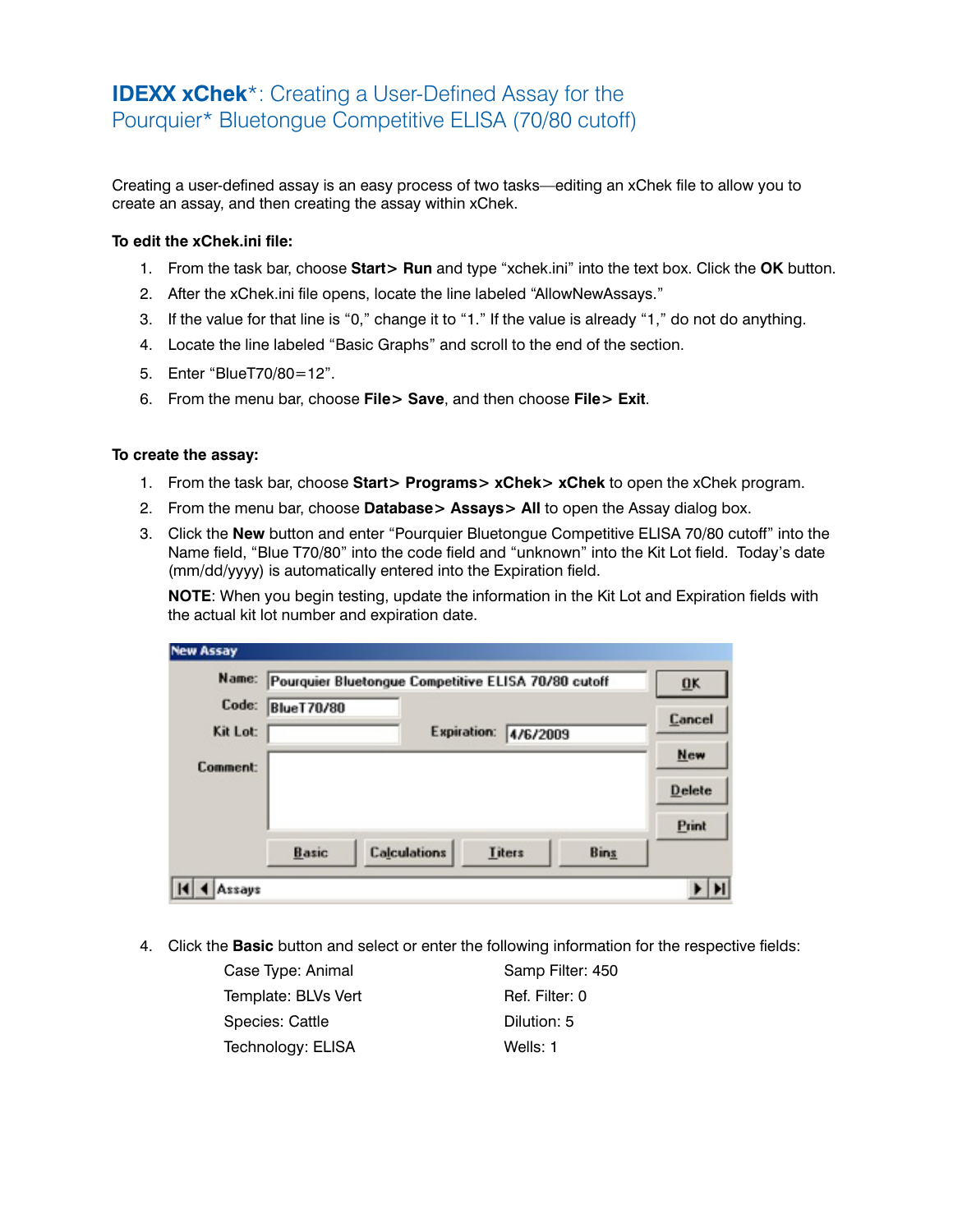| <b>New Assay</b>  |                  |                         |     |        |
|-------------------|------------------|-------------------------|-----|--------|
| Case Type: Animal |                  | Samp Filter: 450        |     | ŪΚ     |
| Template:         | <b>BLVs Vert</b> | Ref Filter: $\boxed{0}$ |     |        |
| Species: Cattle   |                  | Dilution:               | -15 | Cancel |
| Technology:       | <b>ELISA</b>     | Wells: $\sqrt{1}$       |     |        |

**NOTE:** The Pourquier Bluetongue assay has a negative and a positive control configuration in the insert that is not supported by the IDEXX xChek software. The assay has been set up in xChek to have a vertical control configuration. Therefore, place negative controls in wells A1 and B1 and positive controls in wells C1 and D1.

- 5. Click **OK** to save the settings.
- 6. Click the **Calculations** button and select or enter the following information:

Formulas:

- "S" Part of Ratio: Sample1
- "P" Part of Ratio: None

"N" Part of Ratio: Negative

Blocking Factor: None

First Calculation:

 Variable: S/N Positive Cutoff: 0.700 Suspect Cutoff: 0.799 Comparison: <=

Second Calculation: Variable: None Positive Cutoff: 0 Suspect Cutoff: 0 Comparison: None

**NOTE:** xChek does not support the Value % calculation. Instead, xChek calculates an S/P value. The cutoff values have been updated to match the new calculation and the interpretation is the same.

| "S" Part of Ratio:       |                  |                           | <b>DK</b>    |
|--------------------------|------------------|---------------------------|--------------|
|                          | Sample1          |                           |              |
| "P" Part of Ratio:       | None<br>Negative |                           | Cancel       |
| "N" Part of Ratio:       |                  |                           | <b>Reset</b> |
| <b>Blocking Factor:</b>  | None             |                           |              |
| <b>First Calculation</b> |                  | <b>Second Calculation</b> |              |
| Variable:                |                  | Variable:                 |              |
|                          | S/N              |                           | None         |
| <b>Positive Cutoff:</b>  | 0.70             | <b>Positive Cutoff:</b>   | 10           |
|                          |                  |                           |              |
| <b>Suspect Cutoff:</b>   | 0.799            | <b>Suspect Cutoff:</b>    | lo           |

7. Click **OK** to save these settings and then click **OK** again to save the assay to the database. You can now test for VP7 antibodies using the xChek Assay Management System.

**NOTE:** xChek does not evaluate controls or results for validity when you use a user-defined assay. You must evaluate the results from each assay in accordance with good laboratory practices. To evaluate your assay validity, refer to the "Validation Criteria" section in the insert provided with the test kit.